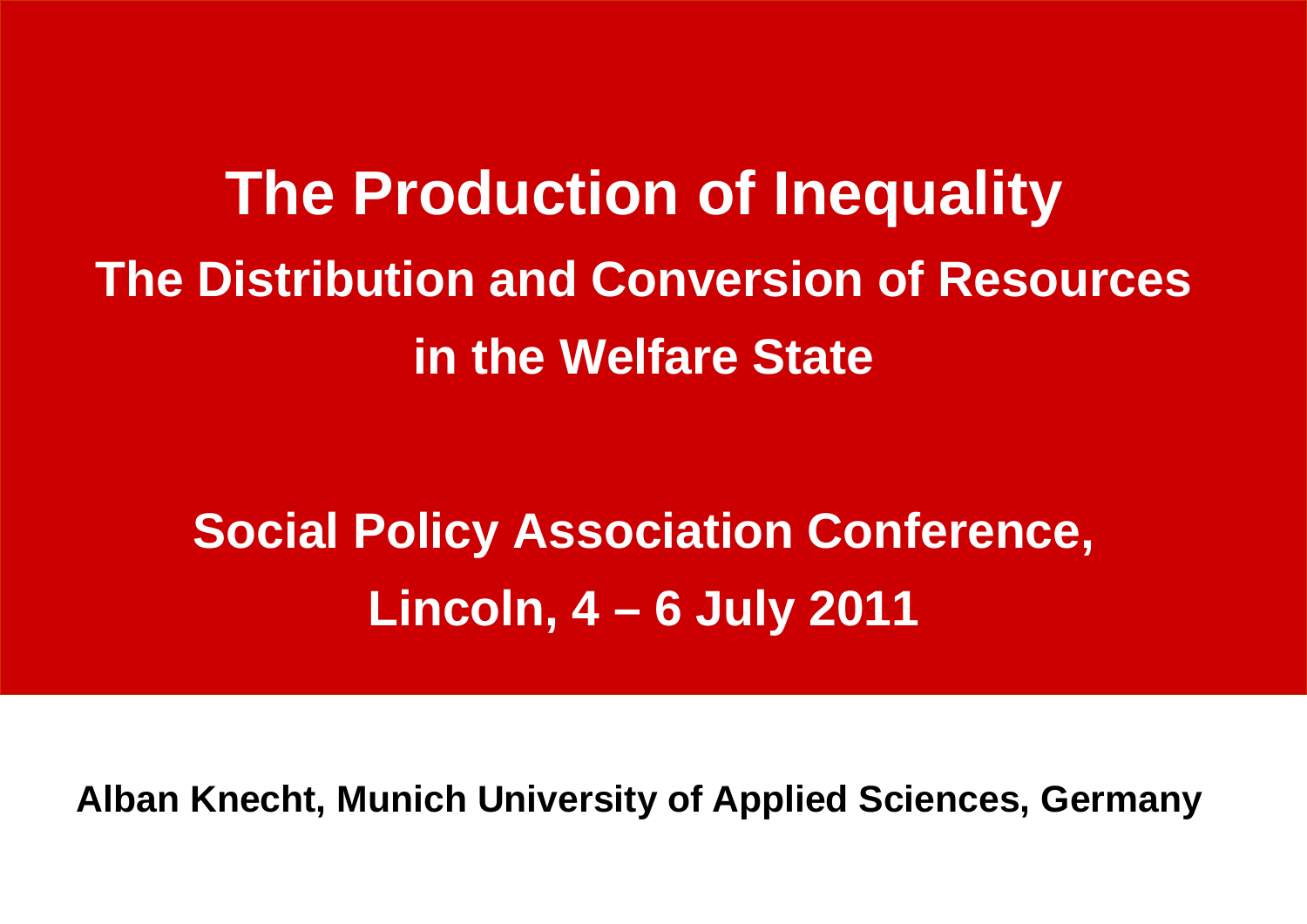## **Amartya Sen: GDP and Life Expectancy**



**Sen 1999: 47**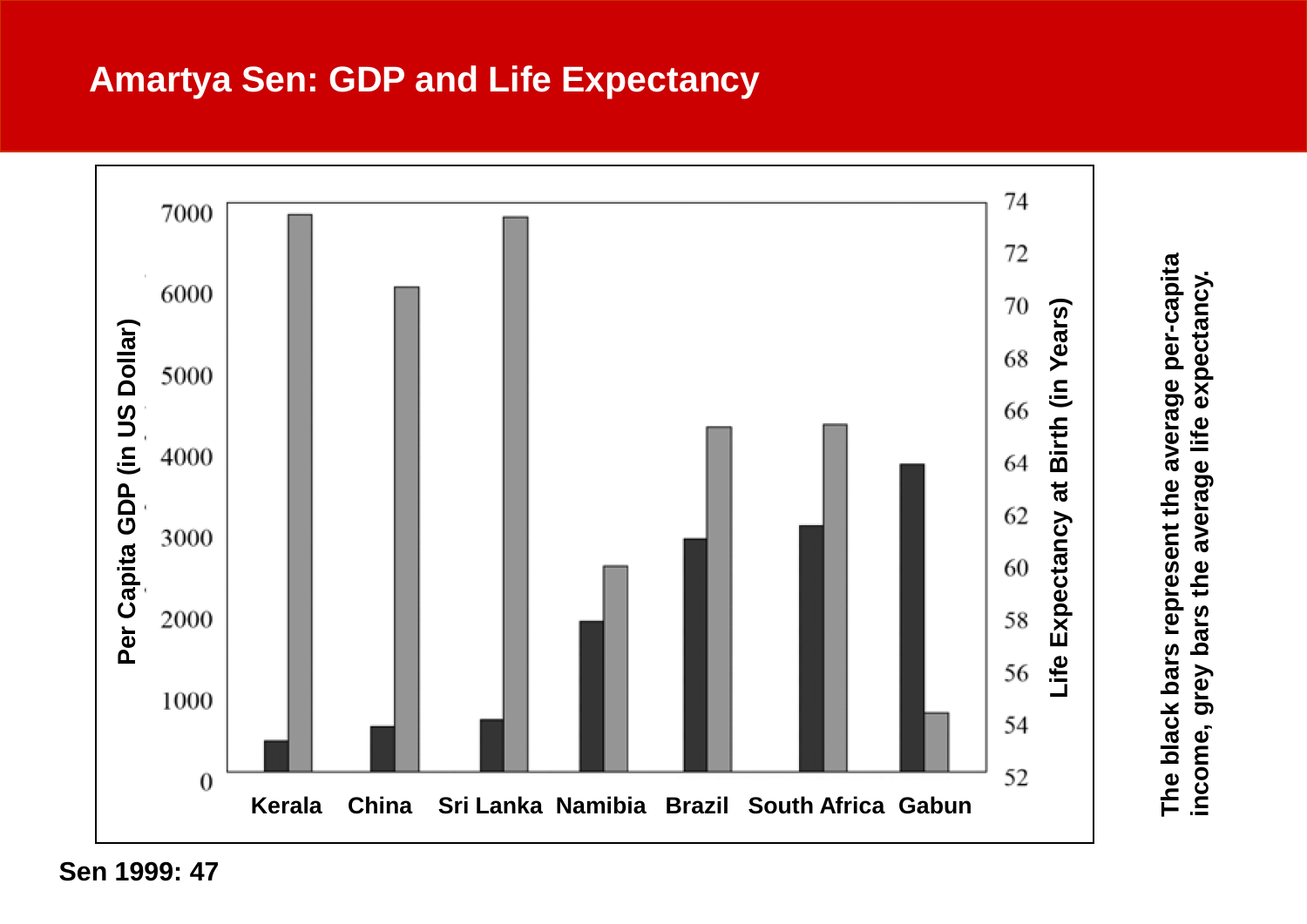## **Resources and Conversion of Resources: Sen**

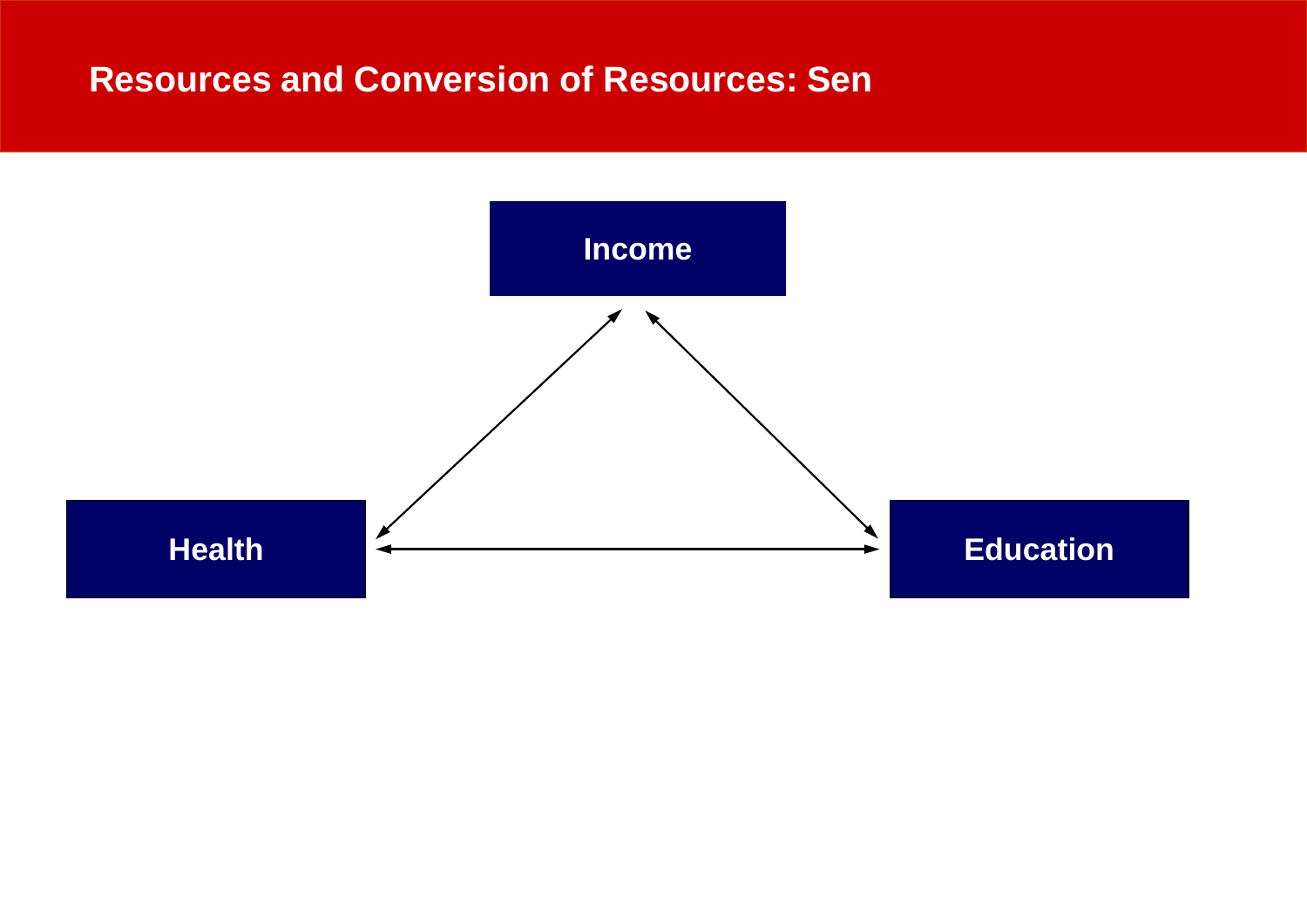## **Shift (Causation) and Drift (Selection) I**



**According to Mackenbach et al. (1994), Mielck (2000: 266), with extensions**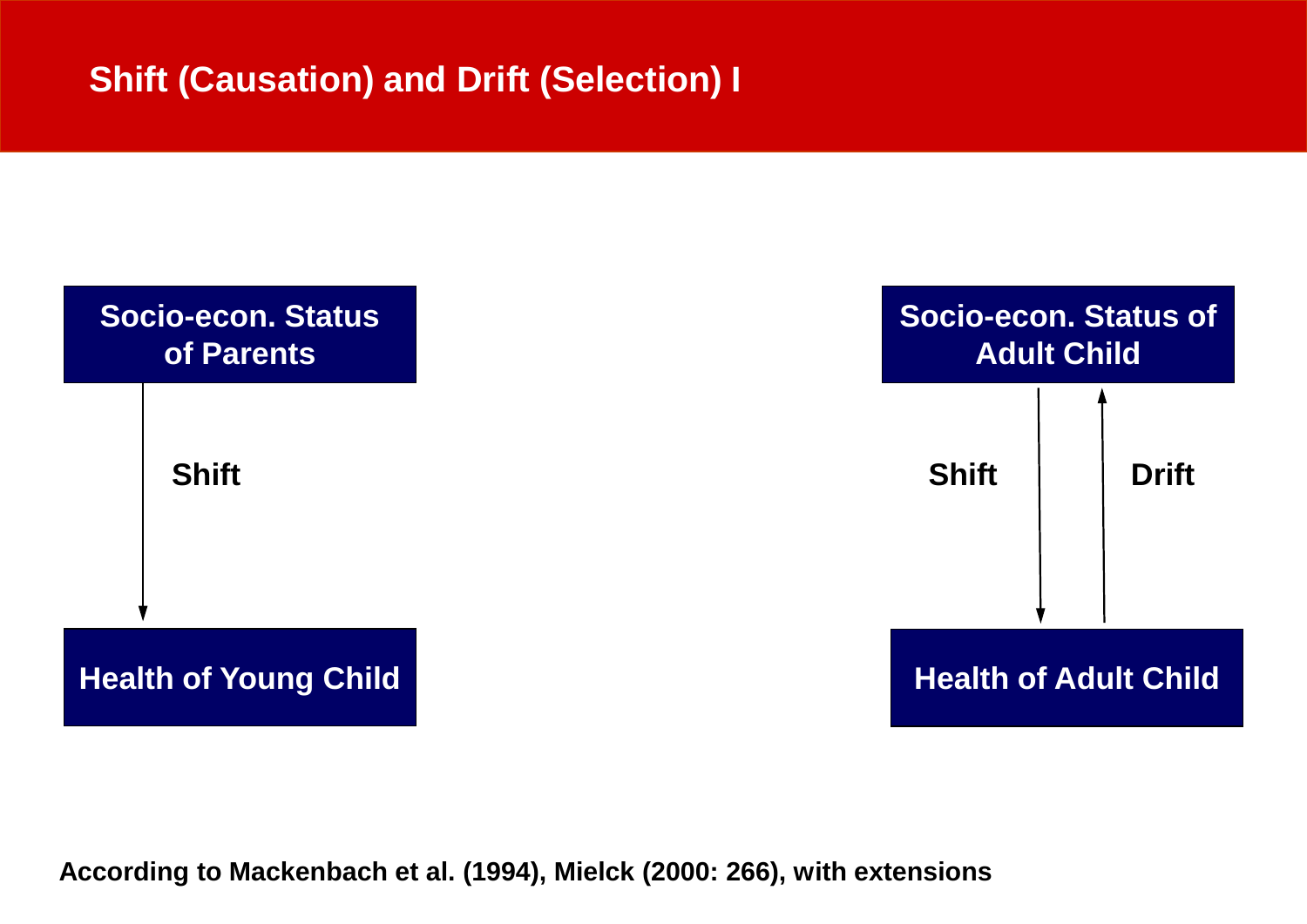## **Shift (Causation) and Drift (Selection) II**



**According to Mackenbach et al. (1994), Mielck (2000: 266), with extensions**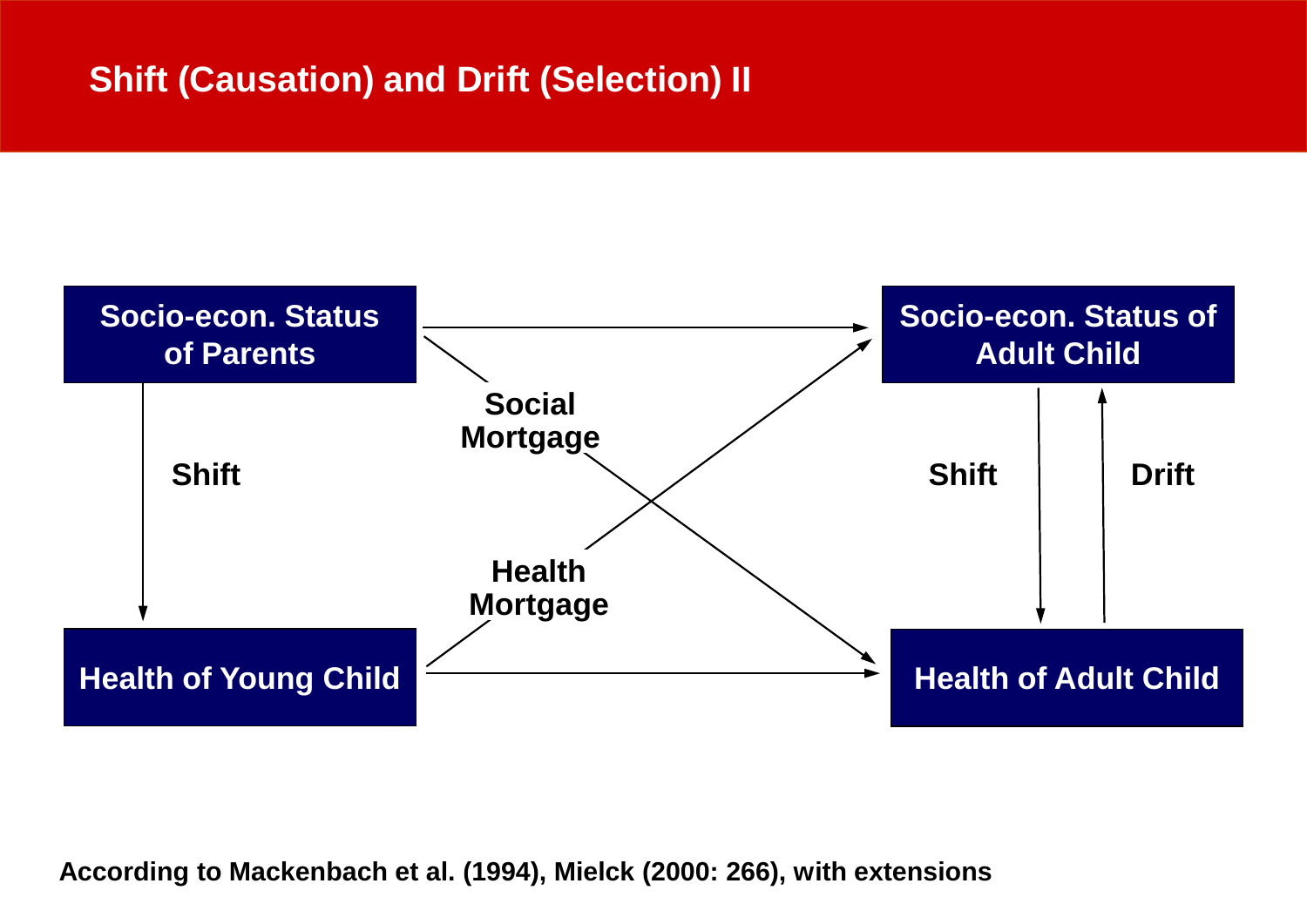## **Resources and Conversion of Resources: Sen & Bourdieu**

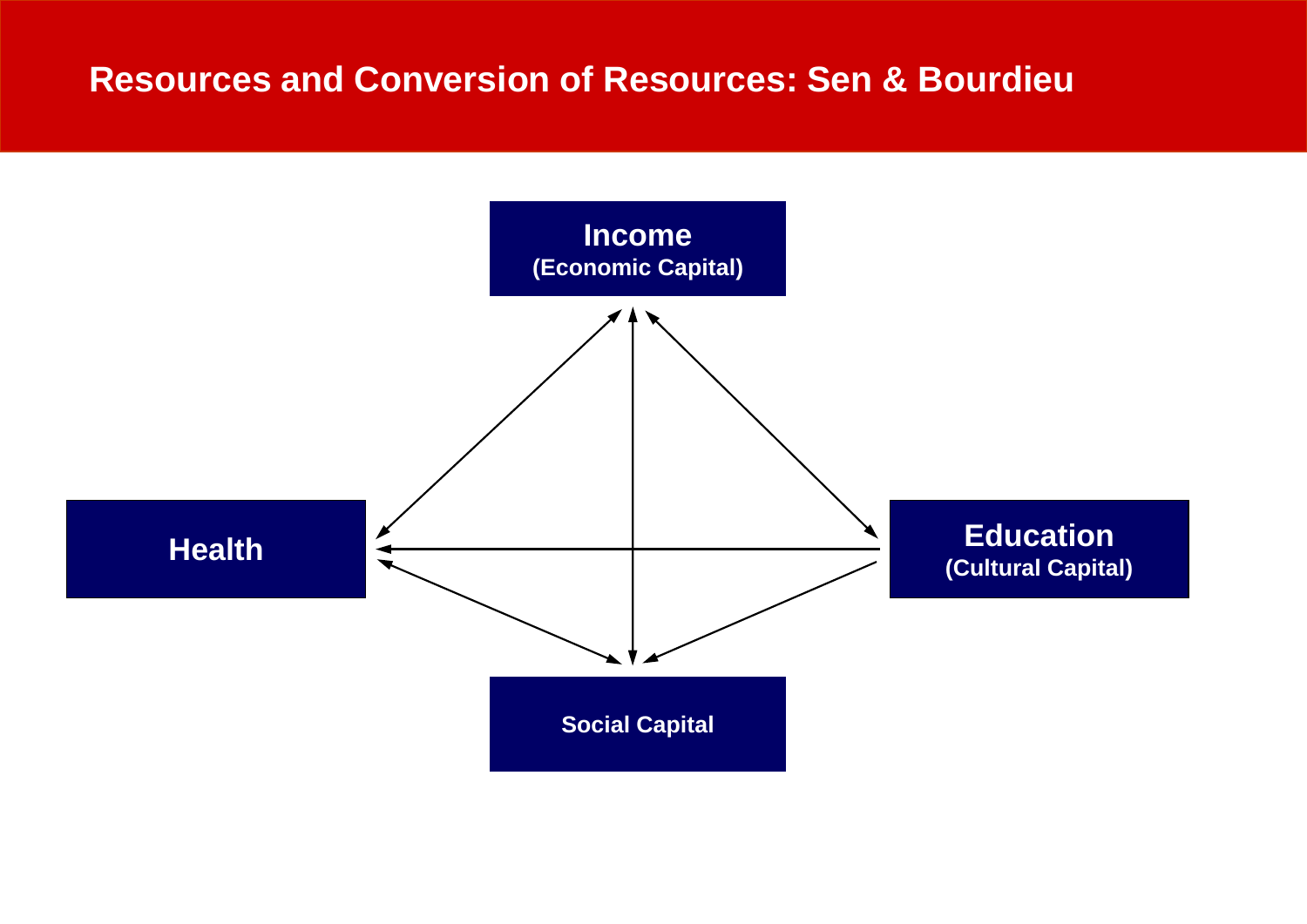

**Psychical Resource Theories: Foa & Foa 1974, 1976; Hobfoll 1989; Hobfoll & Jackson 1991; Becker 1997; cf. Schubert 1994, 2004**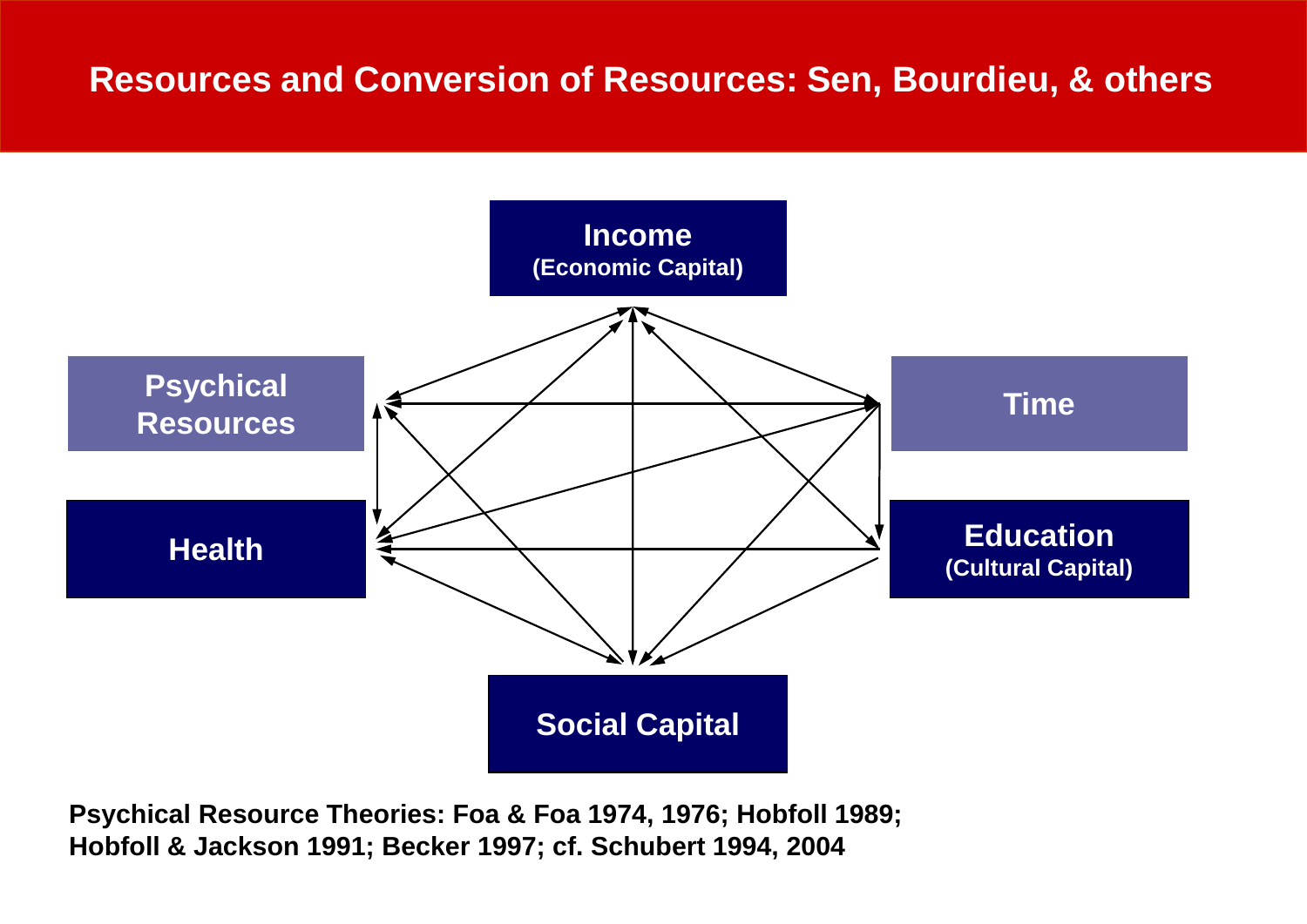

**Multi-Level Model of Resource Distribution and Conversion**

**Feedback not displayed**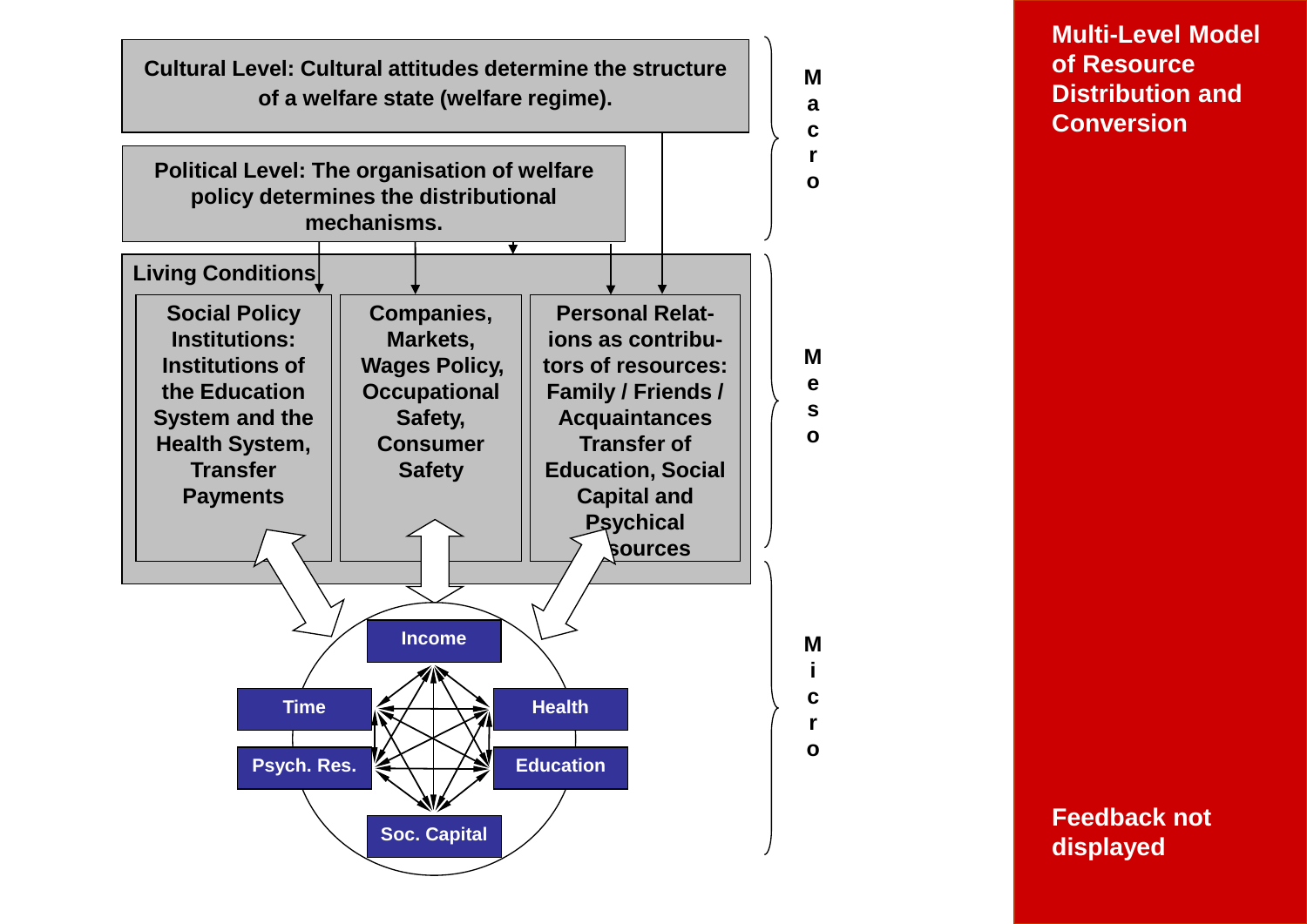## **Preventive Educational Policy and Compensatory Social Policy**

|                                             | <b>Preventive Educational</b><br><b>Policy</b>                  | <b>Compensatory Social</b><br><b>Policy</b>           |
|---------------------------------------------|-----------------------------------------------------------------|-------------------------------------------------------|
| <b>Phase of Life</b>                        | <b>Mainly Youth</b>                                             | Mainly older                                          |
| <b>Time Bias</b>                            | Prospective                                                     | Retrospective                                         |
| Format                                      | Influencing the<br>preconditions of future<br>market processes  | Reacting on already<br>established market<br>outcomes |
| <b>Typical Social Policy</b><br> approaches | Acquiring qualification for<br>future developments<br>(service) | Compensatory monetary<br>transfers                    |
| <b>Relationship Status</b>                  | status-creating                                                 | status-maintaining                                    |

#### **Source: Allmendinger / Leibfried 2003: 64, modified**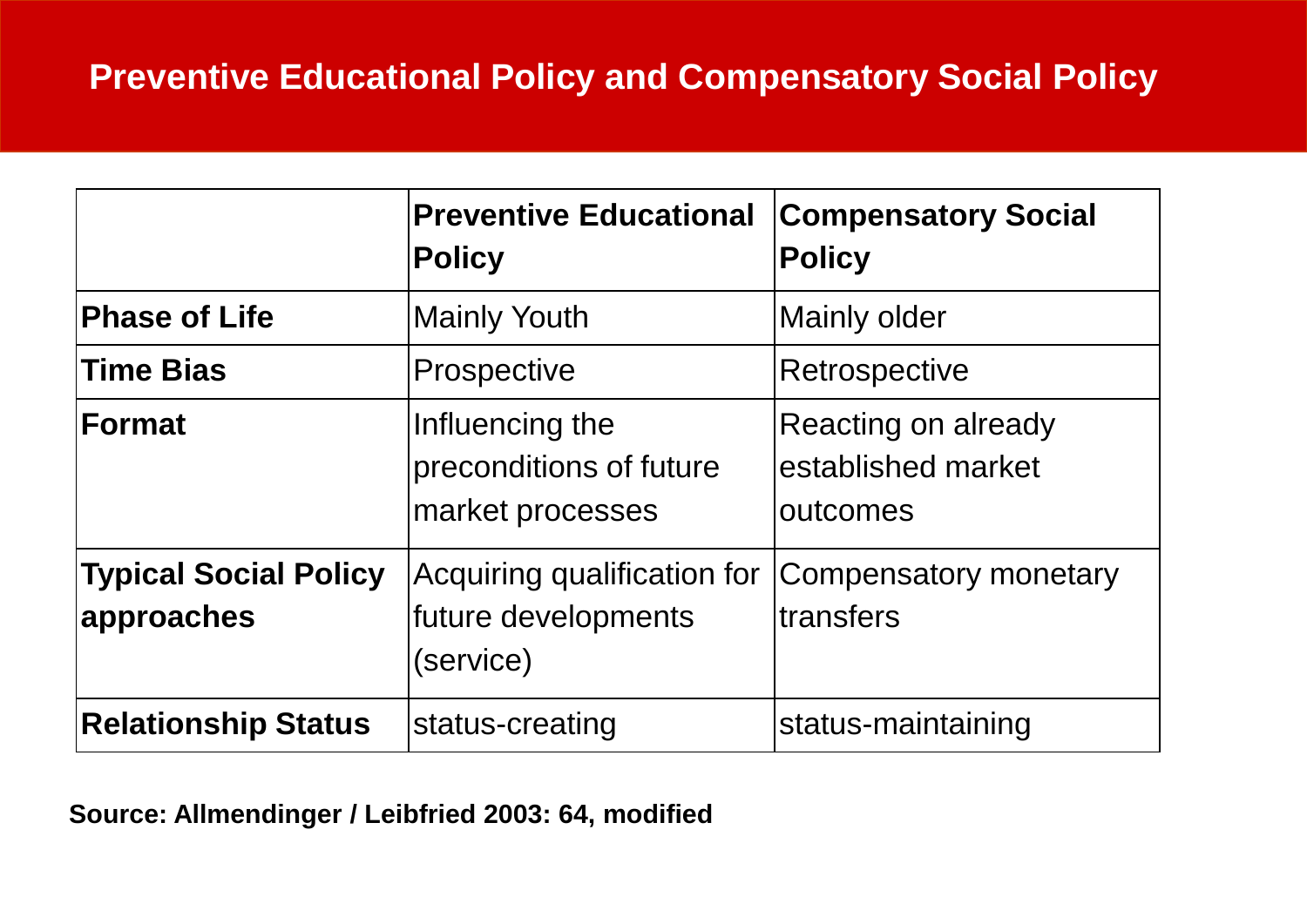## **Resource Theory – What for? Its Relevance for Social Policy and Sociology**

#### **Module 1: Resource and Resource Conversion**

- **Multi-dimensional analysis of the meaning of inequality and deprivation (incl. consideration of health effects)**
- **Interdisciplinary Model integrating Economics, Sociology, Psychology, and Social Epidemiology**
- **Possibility to Analyse the Course of Life by Resources and the Capability to Convert Resources**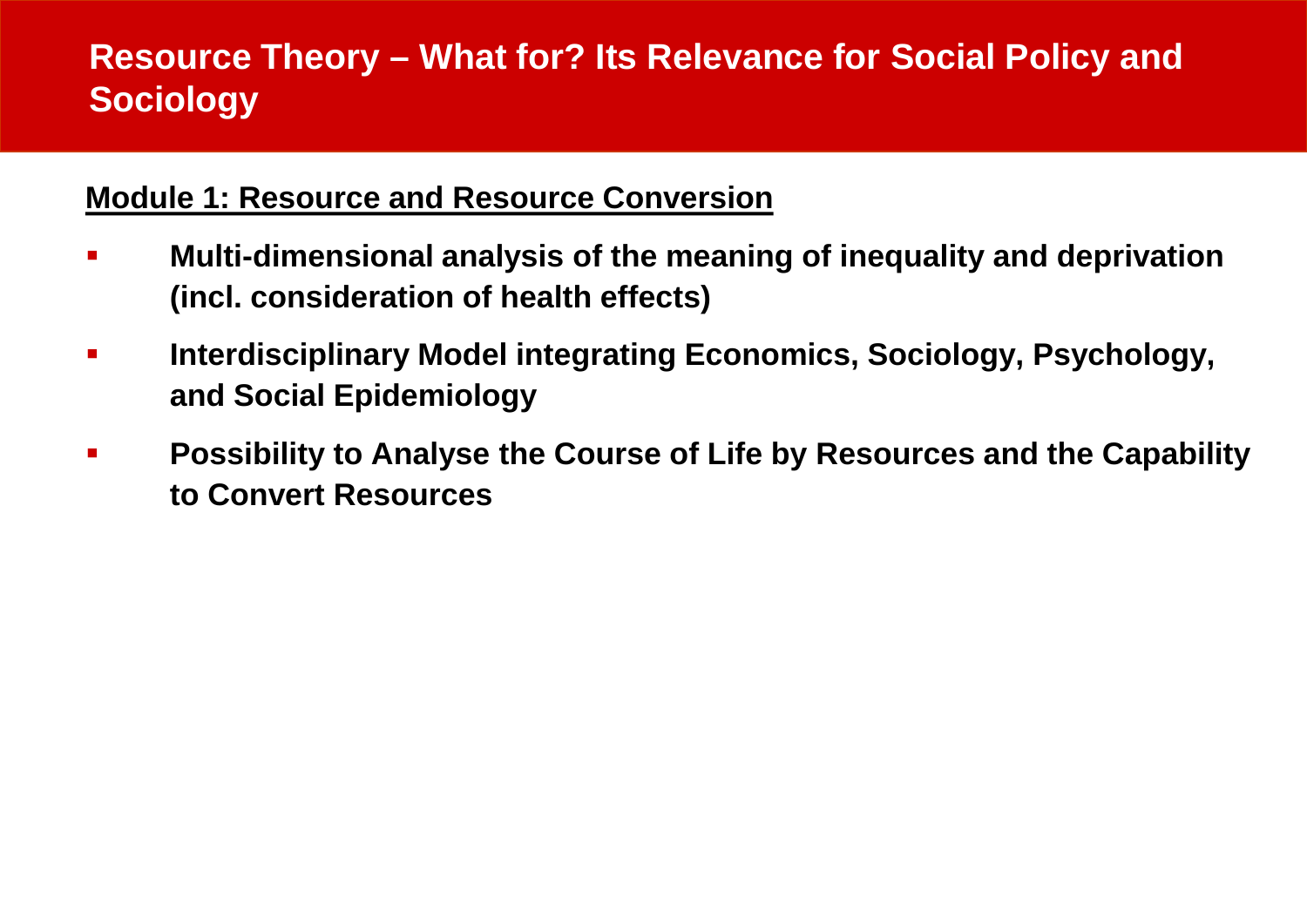## **Resource Theory – What for? Its Relevance for Social Policy and Sociology**

#### **Module 1: Resource and Resource Conversion**

- **Multi-dimensional analysis of the meaning of inequality and deprivation (incl. consideration of health effects)**
- **Interdisciplinary Model integrating Economics, Sociology, Psychology, and Social Epidemiology**
- **Possibility to Analyse the Course of Life by Resources and the Capability to Convert Resources**

#### **Module 2: Multi-level Model of Resource Distribution**

- **Description of socio-political interventions near to every day life and problems**
- **One model for the description of inequality and the social policy effects on inequality**
- **New approach to compare welfare policies**
- **Possibility to discuss justice in a more complex way**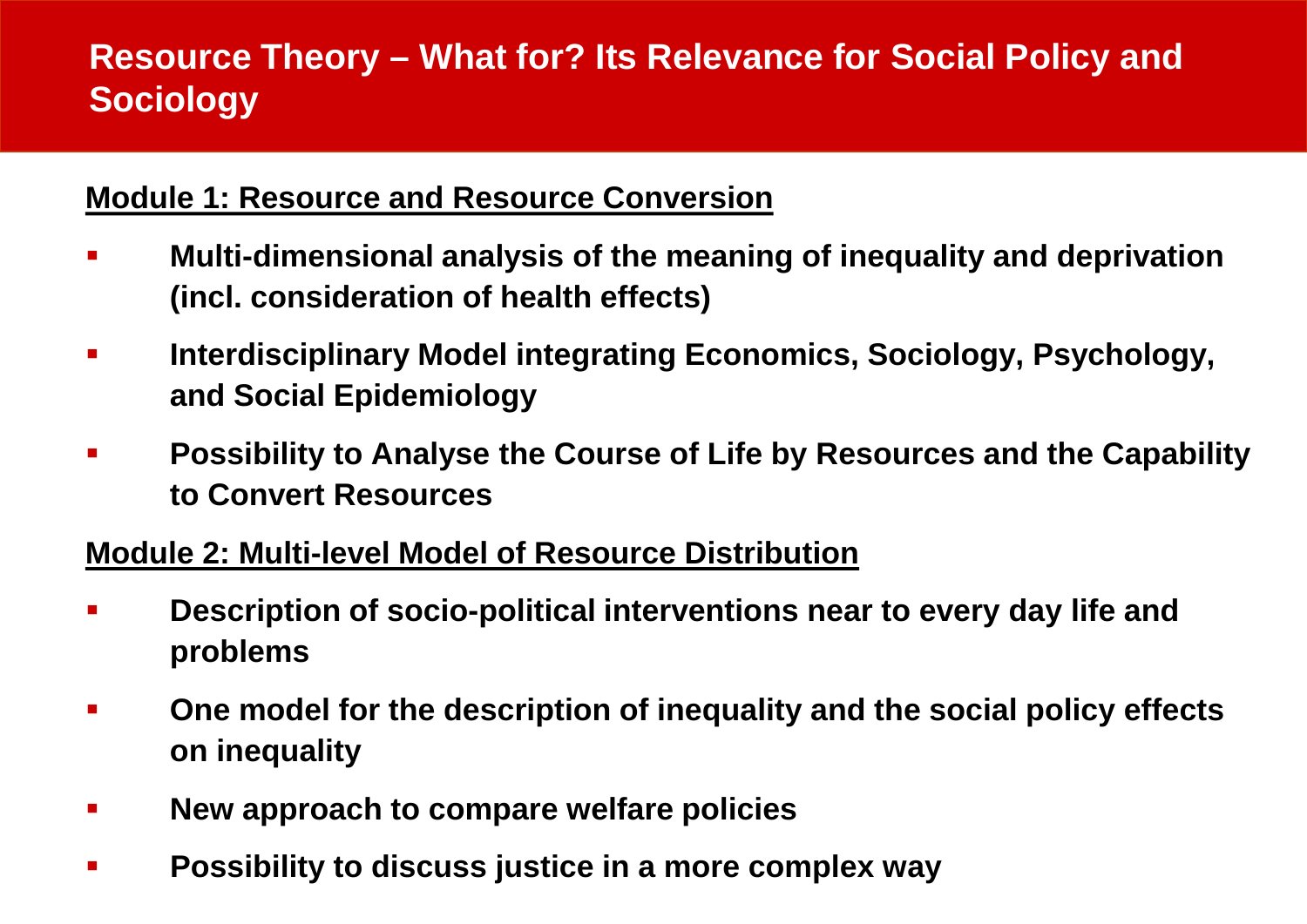# **The Production of Inequality The Distribution and Conversion of Resources in the Welfare State**

## **Presentation at Social Policy Association Conference, 4 – 6 July 2011**

**Alban Knecht, Munich University of Applied Sciences, Germany aknecht@albanknecht.de**